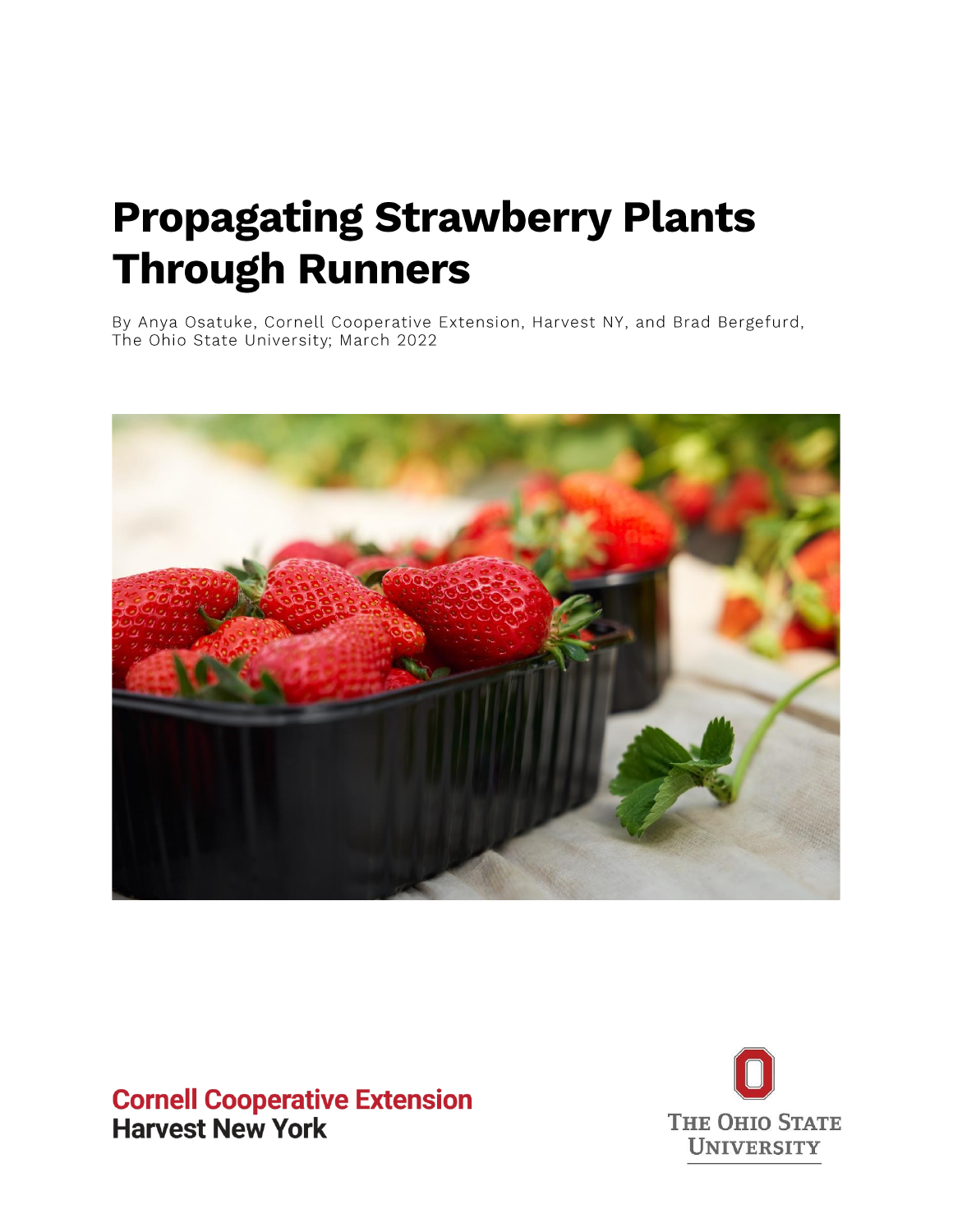# <span id="page-1-0"></span>**Preface**

*By Anya Osatuke: The production of strawberry plants is challenging due to the rigorous sanitation needs that must be met, especially in field propagation settings, but also in greenhouse settings. Growers in New York may find it more difficult to obtain their preferred strawberry varieties in the coming years, as fewer nurseries are propagating strawberries. The production of strawberry runners in a controlled environment such as a greenhouse or high tunnel must be kept separate from the production of strawberry fruit, because the energy allocation of strawberry plants will tend to favor either runner production or fruit production, but not both.* 

*From conversations I've had with growers, there could be a market for plug plants in the northeast market, particularly when it comes to rarer varieties that do well in the region, such as 'L'Amour' for perennial matted row systems and 'Everest' or 'Albion' for early-season annual plasticulture. Plug plants will fetch a higher price than dormant bare-root plants, due to the higher cost of production and lower availability in the Northeast, especially if plants are available in August. This article only discusses production and marketing potential of plug plants because successful field production of bare-root strawberries is very difficult to achieve without the use of highly restricted soil fumigants.* 

# <span id="page-1-1"></span>**Table of Contents**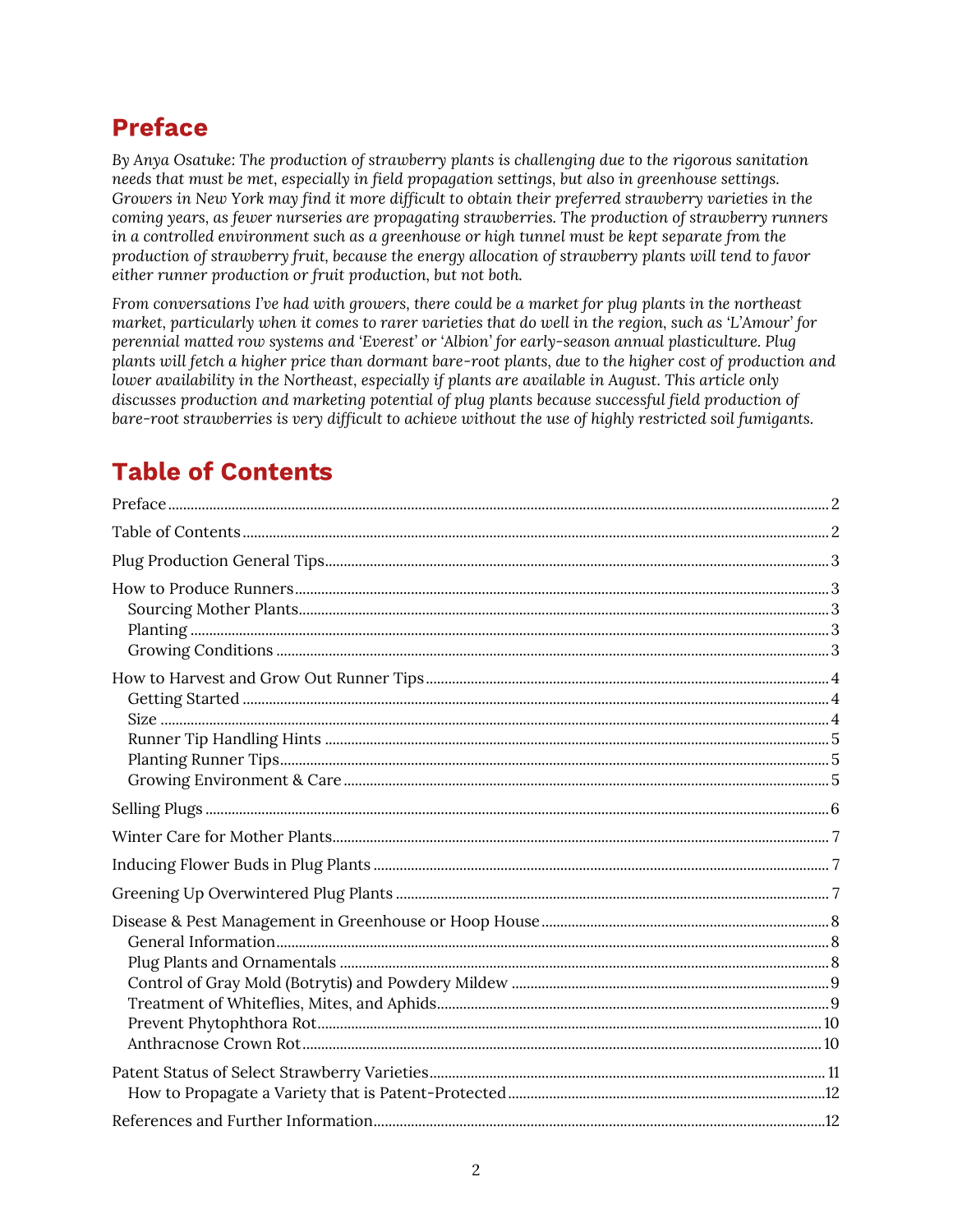# <span id="page-2-0"></span>**Plug Production General Tips**

- $\checkmark$  Bench-top propagation of strawberries is the best way to prevent root diseases in runners.
- $\checkmark$  Do not allow mother plants, runners, or plugs to touch natural soil. Natural soil can harbor diseases such as verticillium wilt, anthracnose, and red stele. Only use soil-free potting mix.
- $\checkmark$  Mother plants can produce runners for 2-4 years. The best production will be in the first year and it will decline every year after that.

### <span id="page-2-1"></span>**How to Produce Runners**

### <span id="page-2-2"></span>**Sourcing Mother Plants**

- Source dormant, bare-root strawberries (mother plants).
- Check mother plants for diseases:
	- $\circ$  Test 1 plant from each bundle. If a disease is found, test 2 more plants in the bundle.
	- o Do not plant from bundles with much disease.
	- o Cut crowns in half. Crowns should be pure white inside.
	- o Scrape away root skins using a knife. Inside of roots should be pale white with a slightly darker tunnel down the middle. Roots should not have red tunnels or patches of dark color inside.

### <span id="page-2-3"></span>**Planting**

- Plant bare-root strawberries (mother plants) in spring or early summer.
- Plant in 1-gallon grow bags, 1-gallon pots, or plastic or PVC plant gutters with plant troughs. If planting containers have sharp edges, tape around the edges to make them smoother.
- Use soil-free potting mix. [I recommend Pro-Mix BK25, manufactured by Premier Tech, or a 2:1 peat:perlite mixture.]
- Combine potting mix with water to make it moist, then fill planting containers.
- To control arthropod pests, plastic mulch can be used to create a barrier between the vegetation and the potting mix.
- Install drip irrigation and fertigation. Sanitize drip tubing with rubbing alcohol or Lysol before installing. Drip tubing can prevent splashing of water from surfaces that touch ornamentals, which can prevent disease spread.
- Use scissors to trim roots of crowns to 2 inches. Wipe the scissors down with rubbing alcohol or Lysol before starting to cut, and wipe down again when you finish a row. This can stop the spread of rots.

### <span id="page-2-4"></span>**Growing Conditions**

- Fertigate with 20-10-20. Inject 100ppm N per irrigation.
- Keep temperatures between 75-80˚F and provide 16 hours of light per day.
- Pinch off all flowers and discard far away from the nursery. Do not let plants make fruit.
- Runner tips will be ready to harvest in 8-10 weeks.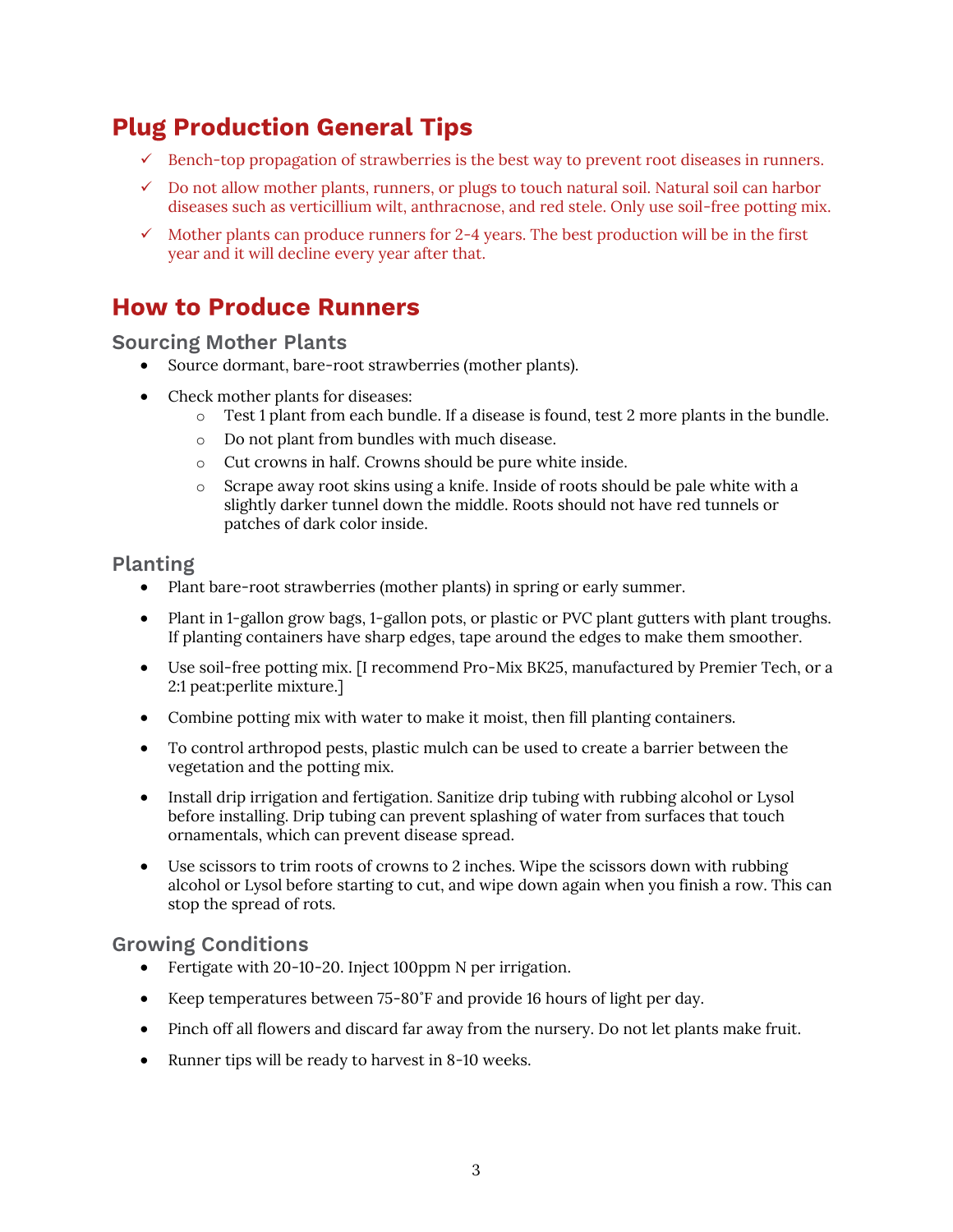

Figure 1: Parts of a strawberry plant. Photo from University of Minnesota Extension.

### <span id="page-3-0"></span>**How to Harvest and Grow Out Runner Tips**

<span id="page-3-1"></span>**Getting Started** 

- Use scissors to harvest runner tips (daughter plants).
	- o Before and during harvesting, clean scissors using rubbing alcohol or Lysol.
- Cut away any dead leaves from mother plants. Move discards far away from strawberry plants.

<span id="page-3-2"></span>**Size** 

- Harvest tips that have visible root pegs and at least 2 trifoliate leaves.
- The tip should be 2.5 to 4 inches long from the base to the end of the leaf.
- Discard runners that are too large or too small. They will not be able to root well.
- Leave a 1/2-inch "tail" on the runner stem without any leaves.



Figure 2: A harvested runner tip. The runner tip should be between 2.5 to 4 inches long. Use the little leafless tail to anchor in the potting mix.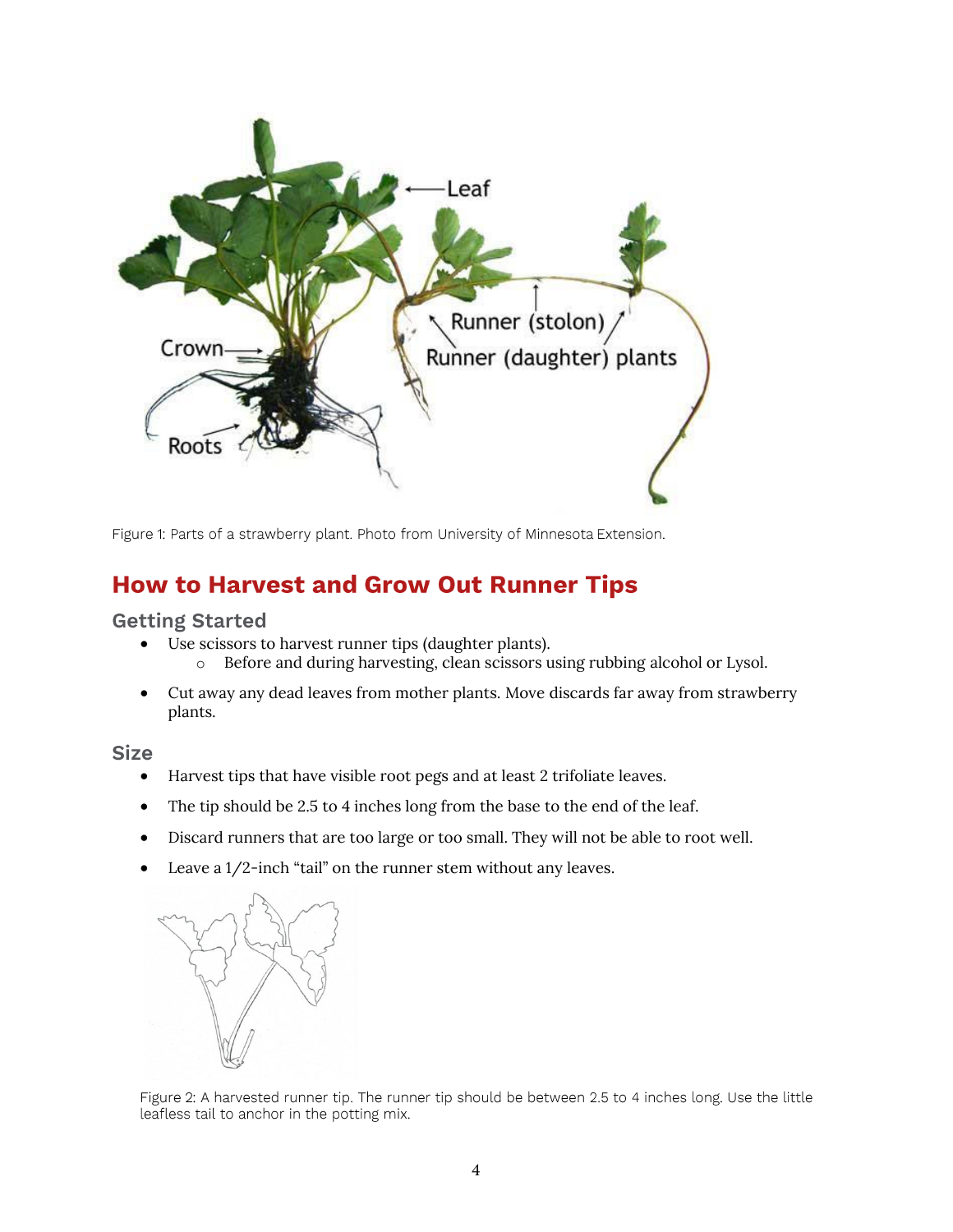### <span id="page-4-0"></span>**Runner Tip Handling Hints**

- Some growers report better rooting if they harvest runner tips directly into a bucket of water, to provide moisture before planting.
- Transfer cut runner tips to a cooler within 15 to 20 minutes and keep out of the sun.

### <span id="page-4-1"></span>**Planting Runner Tips**

- Plant runner tips within 24 hours of harvest.
- Plant runners into 50-cell plastic trays.
- Use soil-free potting mix.
- Fill cells loosely with pre-wetted potting mix.
- The runner tip has a small "tail" of stem sticking out from the crown. The base of the runner tip has three small bumps (root pegs) growing from the base. Gently pat the runners in. Bury the root pegs and 1/2-inch tail of stem.
- Keep the crown above the potting mix.



Figure 3: Proper position of a runner tip in the potting media. Photo from Brad Bergefurd, Ohio State University.

### <span id="page-4-2"></span>**Growing Environment & Care**

- Immediately place newly planted tips under mist propagation system.
- Keep runners in a humid place. Frequent misting and humidity domes can be very helpful.
- Runners will root in 5-10 days.



Figure 4: Healthy runner tip with growing roots. Photo from Brad Bergefurd, Ohio State University.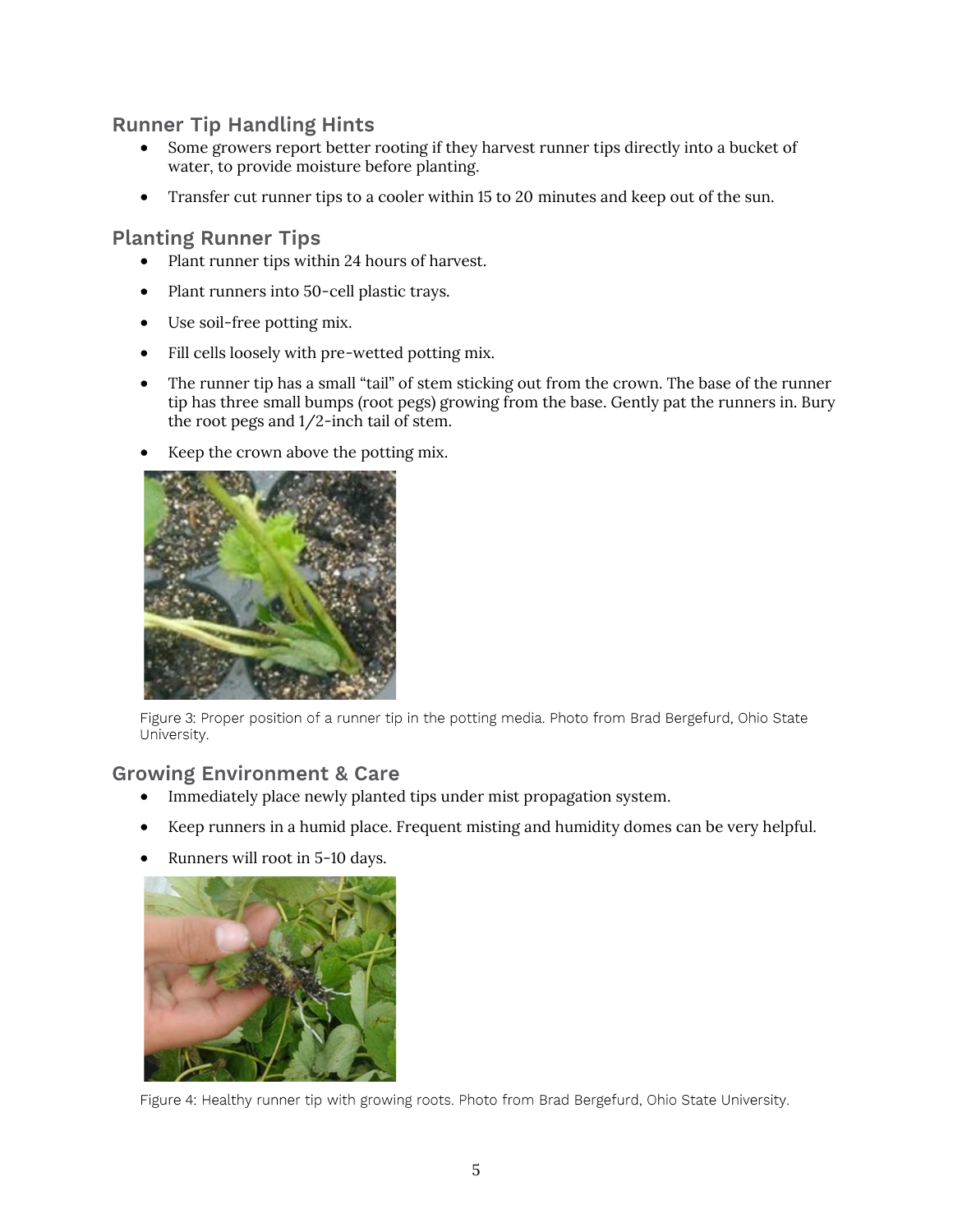- Let runners root for 1 week without fertilization.
	- o After rooting, fertilize runners biweekly with a 10-10-10 fertilizer.
- Grow runners until they have 3-5 mature leaves and a 6-inch crown diameter. This will take about 1 month.



Figure 5: Established strawberry plugs can be lifted from the tray without dropping soil from the roots. Note the crown position, above the soil line. Photo from Brad Bergefurd, Ohio State University.

- Established plugs can be kept on tables outdoors to reduce mold, mites, and aphids.
	- o Established plug plants can be lifted out of the trays without dropping the soil from their roots. The plug plants are ready for sale or winter hardening.

# <span id="page-5-0"></span>**Selling Plugs**

Dayneutral strawberries can be propagated in the spring and sold in the summer. They will fruit in the same year. Everest, Seascape, and Evie 2 are very cold-hardy and overwinter well in the field. Albion has been overwintered with success, as well, especially in more temperate regions of New York State. Most dayneutrals are likely to die off in the winter cold. If customers are buying for a strawberry farm, encourage them to pinch off flowers for the first 2-3 weeks after planting to help plants establish and maximize yields later in the season. If customers are buying for a small garden, pinching off flowers may not be as fun as harvesting those first "home-grown" berries.

Junebearing strawberries need to undergo cold temperatures and short days before they make flower buds. One strategy is to harvest Junebearing tips in the early spring and sell them in the summer, encouraging customers to pinch off all flowers in the year of planting. Do not sell Junebearers after September—the plants may not have time to establish after planting. Another option is to harvest Junebearing tips in early fall and sell plug plants in the spring so that they fruit soon after being bought. Well-rooted Junebearing plugs and mother plants can be overwintered in an area with controlled cold storage, where temperatures will remain between 29–32˚F.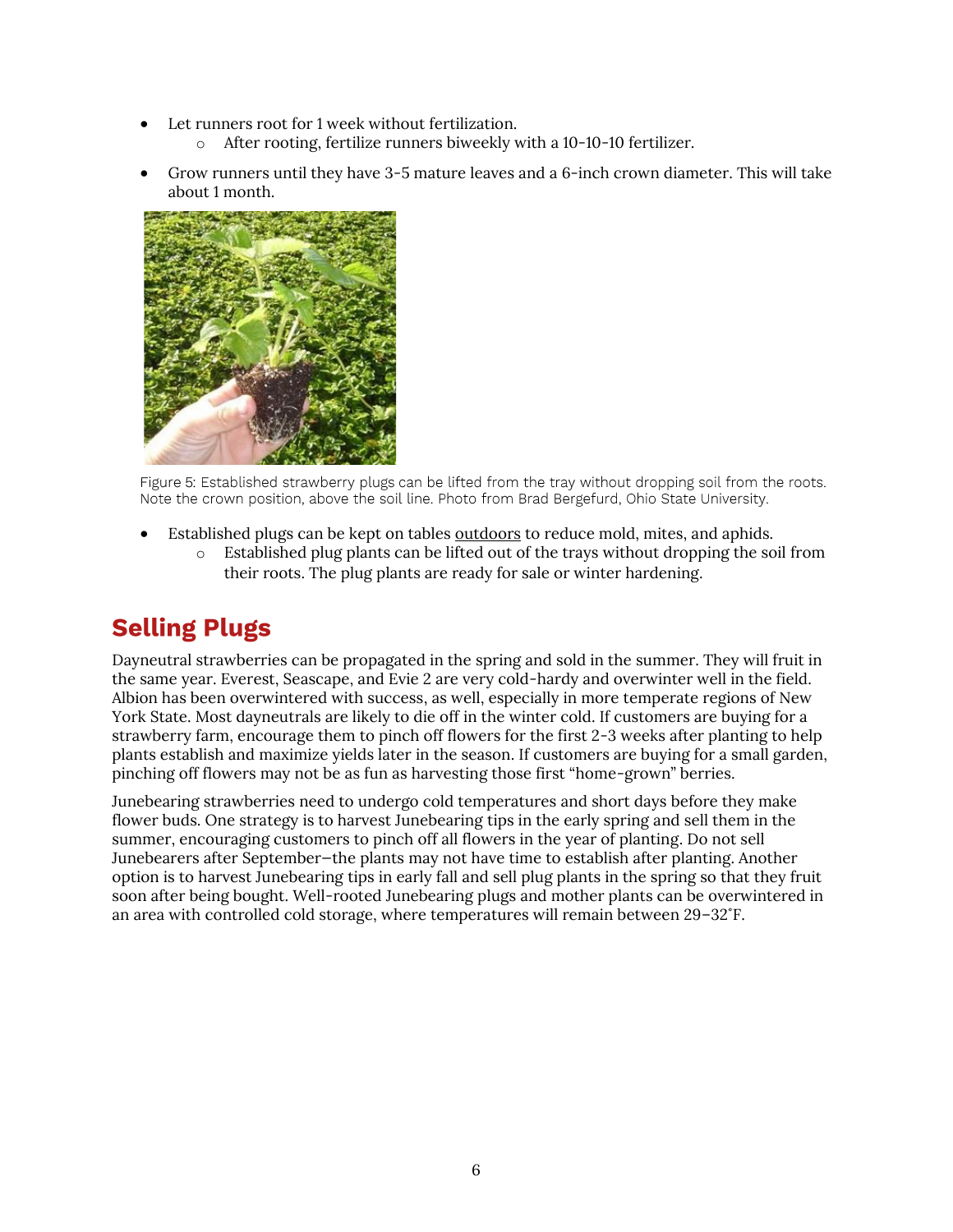# <span id="page-6-0"></span>**Winter Care for Mother Plants**

Mother plants can be allowed to go dormant in the wintertime.

- Store in an area that does not drop below 29˚F to avoid winter injury to the crowns.
- Do not provide supplemental light.
- Pinch off all flowers. Do not let plants make fruit.
- Check water status every 2 weeks to prevent the roots from drying out.
- Do not fertilize until the early springtime when temperatures will not drop below 55°F again.

# <span id="page-6-1"></span>**Inducing Flower Buds in Plug Plants**

Junebearing plug plants must be exposed to short fall days to induce flower bud formation.

- In mid-August, stop fertilizing.
- In November, reduce light to 9 hours or less if using supplemental lighting.
- Only provide supplemental heat if night temperatures will dip below 59˚F.
- After 1-2 months of short days and cold night temperatures, the Junebearing plugs can be moved into dark, controlled cold storage as described in the previous section, "Winter Care for Mother Plants".
- Very cold-hardy varieties of Junebearers, such as 'Jewel' and 'Malwina', may benefit from a longer short day/cold night treatment than low-chill varieties such as 'Sweet Charlie' or 'Camarosa'. The latter will recruit flower buds from a 3-week induction period.

Dayneutral plugs do not need to undergo the short day/cold night treatment to make flower buds. Dayneutral plugs should not be fertilized after September.

# <span id="page-6-2"></span>**Greening Up Overwintered Plug Plants**

In mid-March or early April, start greening up the dormant plug plants. Plug plants will exit dormancy as soon as temperatures go above 55˚F.

- Plugs will have similar heat and light needs as ornamentals or tomatoes—at least 6 hours of bright light but more is better. If using fluorescent lights, provide at least 7 hours of light.
- Fertigate weekly with 20-20-20.
- Check water status of soil daily.
- Pinch off flowers.
- Pot up in early May for sale in late May June (Junebearers)
- Pot up in early May for sale throughout the summer (Everbearers)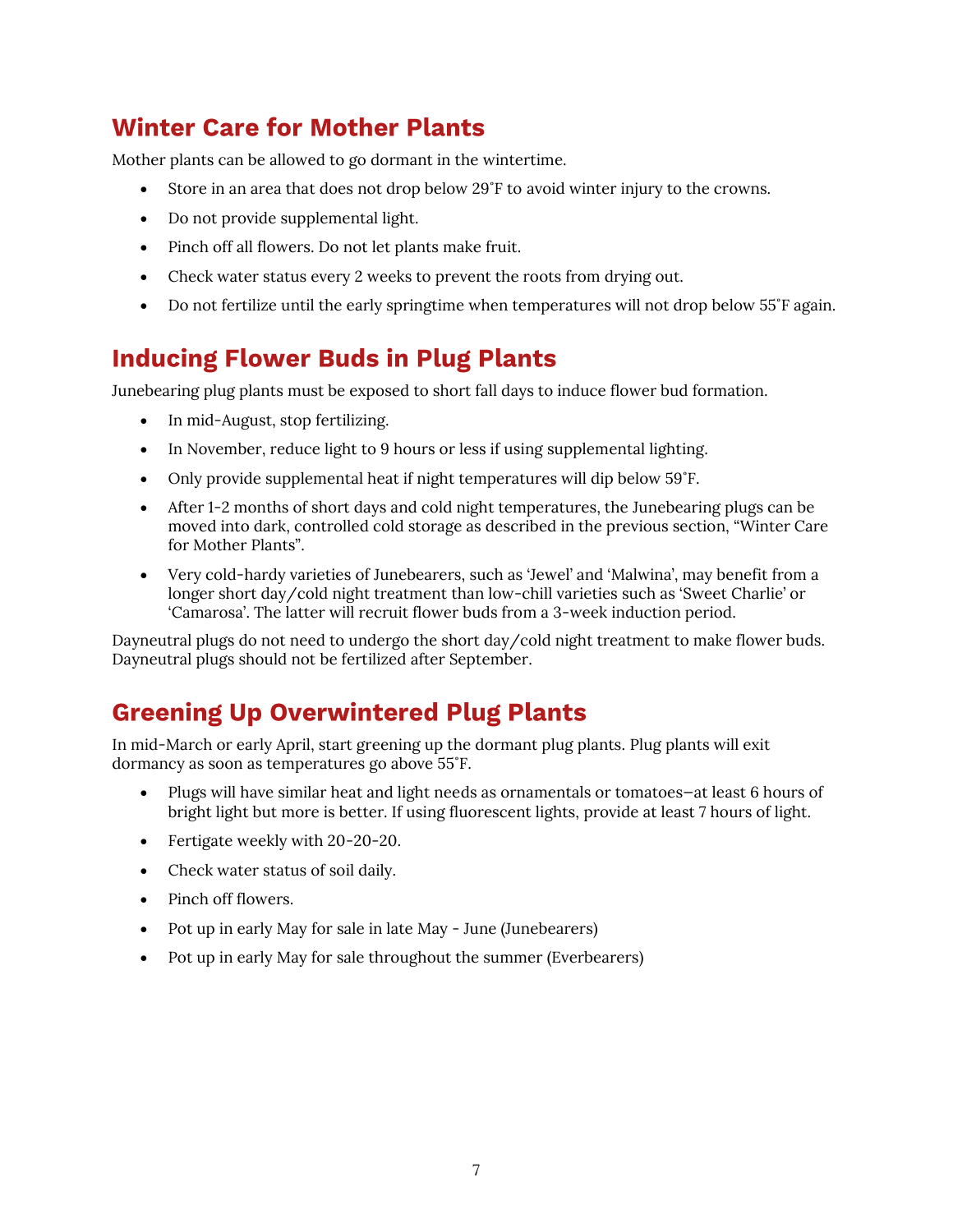# <span id="page-7-0"></span>**Disease & Pest Management in Greenhouse or Hoop House**

#### <span id="page-7-1"></span>**General Information**

• Use a plastic mulch to create a barrier between soil and foliage to prevent fungus gnats, mites, and aphids.



Figure 6: Strawberry crowns growing through plastic mulch. The barrier between the leaves and the potting mix can reduce insect pest pressure. Photo from Justin James Muir, Cornell.

- Increasing ventilation in greenhouse or hoop house can reduce disease.
- Keep area around greenhouse or hoop house mowed.
- If mold becomes an issue, slow down watering and reduce fertilization.
- If leaves have tip burn, increase humidity at night. One way to do this is to place humidity domes over the plug trays.
- Quadris, Pristine, and Cabrio cannot be used for strawberry plug production.

### <span id="page-7-2"></span>**Plug Plants and Ornamentals**

Many ornamentals can spread *Phytophthora* rot to strawberries through water and soil.

- Do not let ornamental planters drip water onto strawberry pots or trays.
- Do not let soil from ornamentals touch the strawberry plants.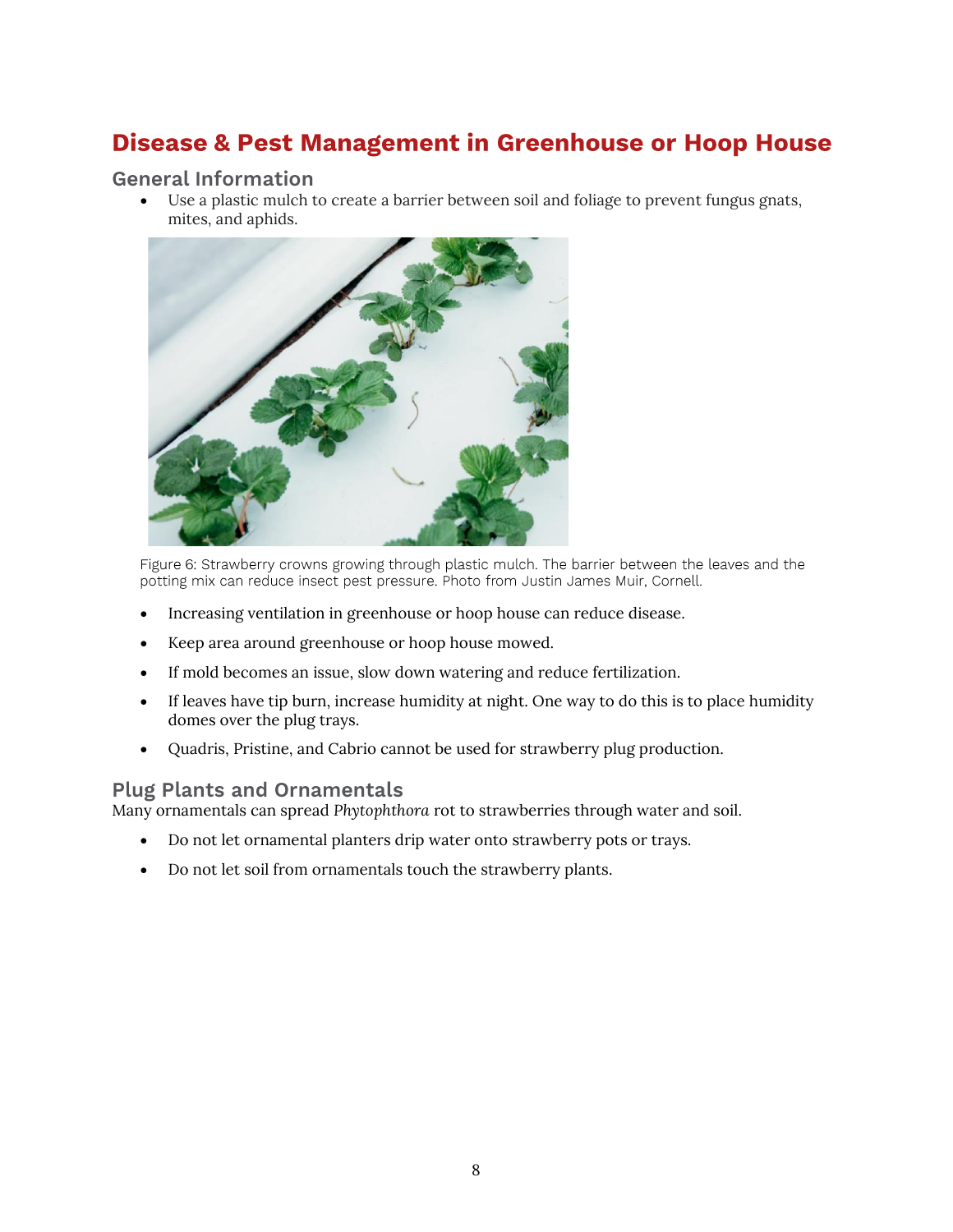### <span id="page-8-0"></span>**Control of Gray Mold (Botrytis) and Powdery Mildew**

To control gray mold (*Botrytis*) and Powdery Mildew, alternate Captan, CaptElevate, and Switch as a foliar spray.

- Only apply after runner tips have rooted, at least 2 weeks after planting.
- Begin spraying if plants begin to wilt and collapse with a white or gray mold.
- Do not use Captan as a soil drench; plants will stunt.
- Rotate sprays on a weekly basis.



Figure 7: Powdery mildew spreading from fruit to a runner. The runner tip will not survive. Photo from Anya Osatuke, CCE Harvest NY.

### <span id="page-8-1"></span>**Treatment of Whiteflies, Mites, and Aphids**

To treat whiteflies, mites, and aphids, use a sulfur-based spray such as Thionex 3EC per label instructions. Only use 2–3 weeks after planting tips, on established plants.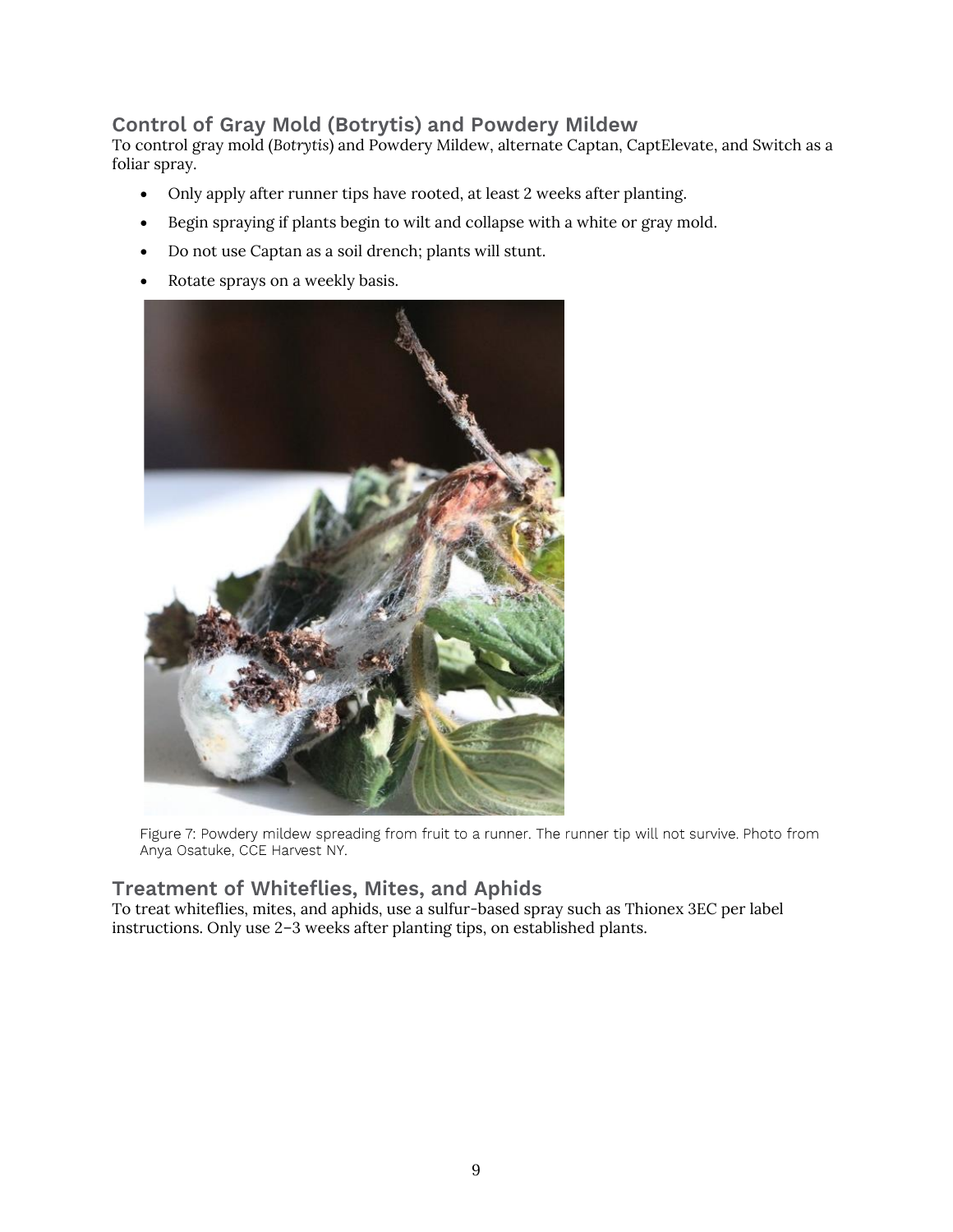#### <span id="page-9-0"></span>**Prevent Phytophthora Rot**

To prevent *Phytophthora* rot, use a phosphite-based product such as Prophyt, Aliette, or Phostrol. Use foliar sprays after plants have established roots, 2-3 weeks after planting.

Prophyt: Use as a pre-plant dip (2 pints Propyt diluted in 100 gallons water, dip plants for 15-30 minutes and plant within 24 hours). Or use as a foliar spray (2-4 oz per acre), wait 30-60 days between applications.

Aliette: Same pre-plant dip instructions as Prophyt. Or use as a foliar spray (2.5–5 oz per acre), wait 30-60 days between applications.

Phostrol: Use as a pre-plant dip (2.5 pints Phostrol diluted in 100 gallons water, dip plants for 15- 30 minutes and plant within 24 hours). Same foliar spray instructions as Aliette.

#### <span id="page-9-1"></span>**Anthracnose Crown Rot**

There is no fungicide that will control anthracnose crown rot in the greenhouse. Cull any diseased plants and surrounding trays.



Figure 8: Anthracnose in a plug production facility. Photo from article by Frank J. Louws, "Disease Management Considerations for Producing Strawberry Plug Plants."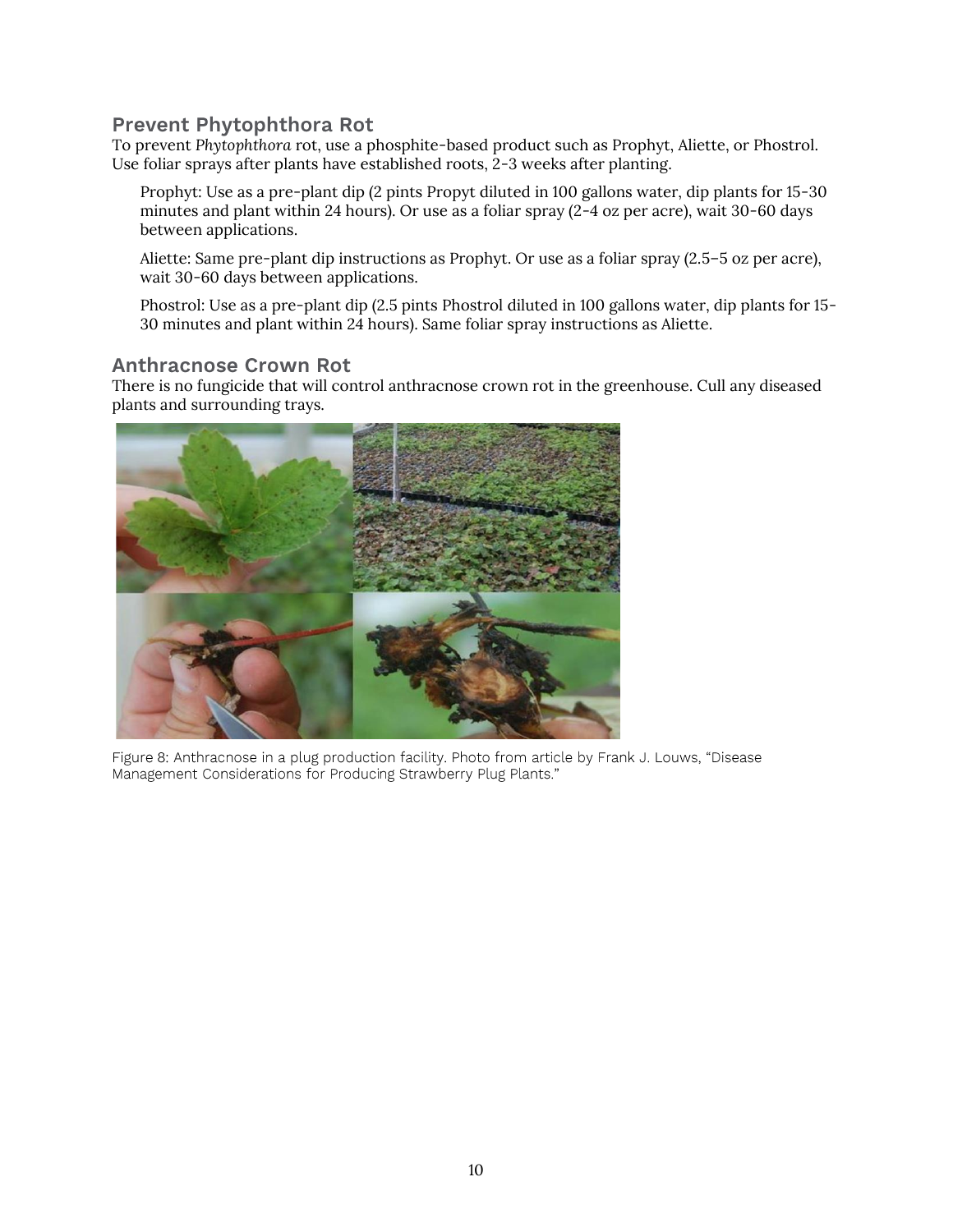# <span id="page-10-0"></span>**Patent Status of Select Strawberry Varieties**

Dayneutral, or Everbearing, varieties marked with an asterisk (\*) are recommended for commercial fruit production in New York.

All listed short-day, or Junebearing, varieties are recommended for commercial fruit production in New York.

| <b>Type of</b><br><b>Strawberry</b>                                                                                                                                              | <b>YES</b>                                                                                                                                                                                                                                                                                                                                                                                                                                                                                                                                                                                                                                                                                                                                                                                                                                                                                                                                                                                                                                                                                                                                                                                                                                                                                                                                                  |                                                                                                                                                                                                                                                                                                                                                                                                                                                                                                                                                                                                                                                                                                                                                                                                                                                                                                                                                                                                                                                                                                                                                                                                                                                                                                                                                                                                                                                    |
|----------------------------------------------------------------------------------------------------------------------------------------------------------------------------------|-------------------------------------------------------------------------------------------------------------------------------------------------------------------------------------------------------------------------------------------------------------------------------------------------------------------------------------------------------------------------------------------------------------------------------------------------------------------------------------------------------------------------------------------------------------------------------------------------------------------------------------------------------------------------------------------------------------------------------------------------------------------------------------------------------------------------------------------------------------------------------------------------------------------------------------------------------------------------------------------------------------------------------------------------------------------------------------------------------------------------------------------------------------------------------------------------------------------------------------------------------------------------------------------------------------------------------------------------------------|----------------------------------------------------------------------------------------------------------------------------------------------------------------------------------------------------------------------------------------------------------------------------------------------------------------------------------------------------------------------------------------------------------------------------------------------------------------------------------------------------------------------------------------------------------------------------------------------------------------------------------------------------------------------------------------------------------------------------------------------------------------------------------------------------------------------------------------------------------------------------------------------------------------------------------------------------------------------------------------------------------------------------------------------------------------------------------------------------------------------------------------------------------------------------------------------------------------------------------------------------------------------------------------------------------------------------------------------------------------------------------------------------------------------------------------------------|
|                                                                                                                                                                                  |                                                                                                                                                                                                                                                                                                                                                                                                                                                                                                                                                                                                                                                                                                                                                                                                                                                                                                                                                                                                                                                                                                                                                                                                                                                                                                                                                             | <b>NO</b>                                                                                                                                                                                                                                                                                                                                                                                                                                                                                                                                                                                                                                                                                                                                                                                                                                                                                                                                                                                                                                                                                                                                                                                                                                                                                                                                                                                                                                          |
| Dayneutral,<br>$\bullet$<br>Everbearing<br>$\bullet$<br>$\bullet$<br>$\bullet$<br>$\bullet$<br>$\bullet$                                                                         | Aromas - patent expired in 2016. Released by UC<br>Davis (USA).<br>*Everest - patent expired in 2018. Released by<br>Edward Vinston (UK).<br>Mara des bois - patent expired in 2011. Released<br>by Jacques Marionnett (France).<br>*Seascape - patent expired in 2010. Released by<br>UC Davis.<br>Tribute - no patent. Released by United States<br>Department of Agriculture (USDA). High disease<br>resistance to red stele, powdery mildew,<br>verticillium wilt.<br>Tristar - no patent. Released by United States<br>Department of Agriculture (USDA). High disease<br>resistance to red stele, powdery mildew,<br>verticillium wilt.                                                                                                                                                                                                                                                                                                                                                                                                                                                                                                                                                                                                                                                                                                                | *Albion - patent expires in 2024. By UC Davis.<br>Cabrillo - patent expires in 2035. By UC Davis.<br>$\bullet$<br>*Evie 2 - patent expires 2026. By Edward<br>$\bullet$<br>Vinston.<br>*Monterey - patent expires in 2028. By UC<br>Davis.<br>Moxie - patent expires in 2040. By UC Davis.<br>$\bullet$<br>*Portola - patent expires in 2028. By UC Davis.<br>$\bullet$<br>San Andreas - patent expires in 2028. By UC<br>$\bullet$<br>Davis.<br>Royal Royce - patent expires in 2039. By UC<br>$\bullet$<br>Davis.<br>Valiant - patent expires in 2038. By UC Davis.<br>$\bullet$                                                                                                                                                                                                                                                                                                                                                                                                                                                                                                                                                                                                                                                                                                                                                                                                                                                                 |
| Junebearing<br>$\bullet$<br>$\bullet$<br>$\bullet$<br>$\bullet$<br>wilt.<br>$\bullet$<br>$\bullet$<br>$\bullet$<br>$\bullet$<br>$\bullet$<br>$\bullet$<br>$\bullet$<br>$\bullet$ | Camarosa - patent expired in 2013. By UC Davis.<br>Early season. Highly susceptible to fusarium wilt<br>crown rot.<br>Darselect - patent expired in 2016. By Societe<br>Civile Darbonne (France). Midseason.<br>Darolyal - patent expired 2018. By Societe Civile<br>Darbonne. Early season.<br>Earliglow - patent expired 1995. By United States<br>Department of Agriculture (USDA). Early season.<br>Moderately resistant to red stele and verticillium<br>Elsanta - patent expired 1995. By Plant Research<br>International B.V. (Netherlands). Midseason.<br>Flavorfest - no patent. By USDA. Midseason. Some<br>resistance to anthracnose.<br>Honeoye - patent expired in 1999. By CUAES. Early<br>season. Sensitive to terbacil (Sinbar), susceptible<br>to black root rot.<br>Jewel - patent expired in 2005. By Cornell<br>University Agricultural Experiment Station<br>(CUAES). Midseason. Susceptible to many<br>soilborne diseases.<br>Ovation - no patent. By USDA. Late season.<br>Adapted for annual plasticulture. Resistant to red<br>stele and moderately resistant to anthracnose<br>crown rot.<br>Seneca. Patent expired in 2011. By CUAES.<br>Midseason.<br>Sparkle - patent expired in 1964. By Rutgers New<br>Jersey Agricultural Experiment Station (NJAES).<br>Late season.<br>Sweet Charlie - patent expired in 2012. By Florida | • AC Valley Sunset - patent expires 2034. By<br>Agriculture and Agri Food Canada. Late season.<br>• AC Wendy - patent expires 2025. Early season.<br>By Agriculture and Agri Food Canada.<br>Archer – patent expires 2037. By NYSAES.<br>Midseason. Resistant to leaf spots, leaf scorch,<br>and leaf blight. Moderately resistant to spider<br>mites. Susceptible to powdery mildew, aphids,<br>and thrips.<br>• Cabot - patent expires in May 2022. By<br>Agriculture and Agri Food Canada. Midseason.<br>• Clancy - patent expires in 2024. By NYSAES.<br>Late season. Resistant to red stele.<br>Dickens - patent expires in 2039. By NYSAES.<br>$\bullet$<br>Midseason. Resistant to powdery mildew,<br>spider mites, and red stele.<br>Galletta - patent expires 2028. By North<br>$\bullet$<br>Carolina Agricultural Research Service. Early<br>season.<br>Herriot - patent expires 2033. By NYSAES.<br>Midseason. Resistant to two spotted spider<br>mite, leaf spot, leaf blight, and leaf scorch.<br>Susceptible to aphids, thrips, and powdery<br>mildew.<br>• L'Amour - patent expires 2024. By NYSAES.<br>Midseason. Moderately resistant to spider<br>mites and gray fruit mold. Susceptible to<br>aphids, thrips. Susceptible to powdery mildew.<br>Malwina - patent expires 2031. By Peter<br>Stoppel (Germany). Late season. Resistant to<br>verticillium wilt and red stele.<br>Any named variety will have its patent expire 20 |